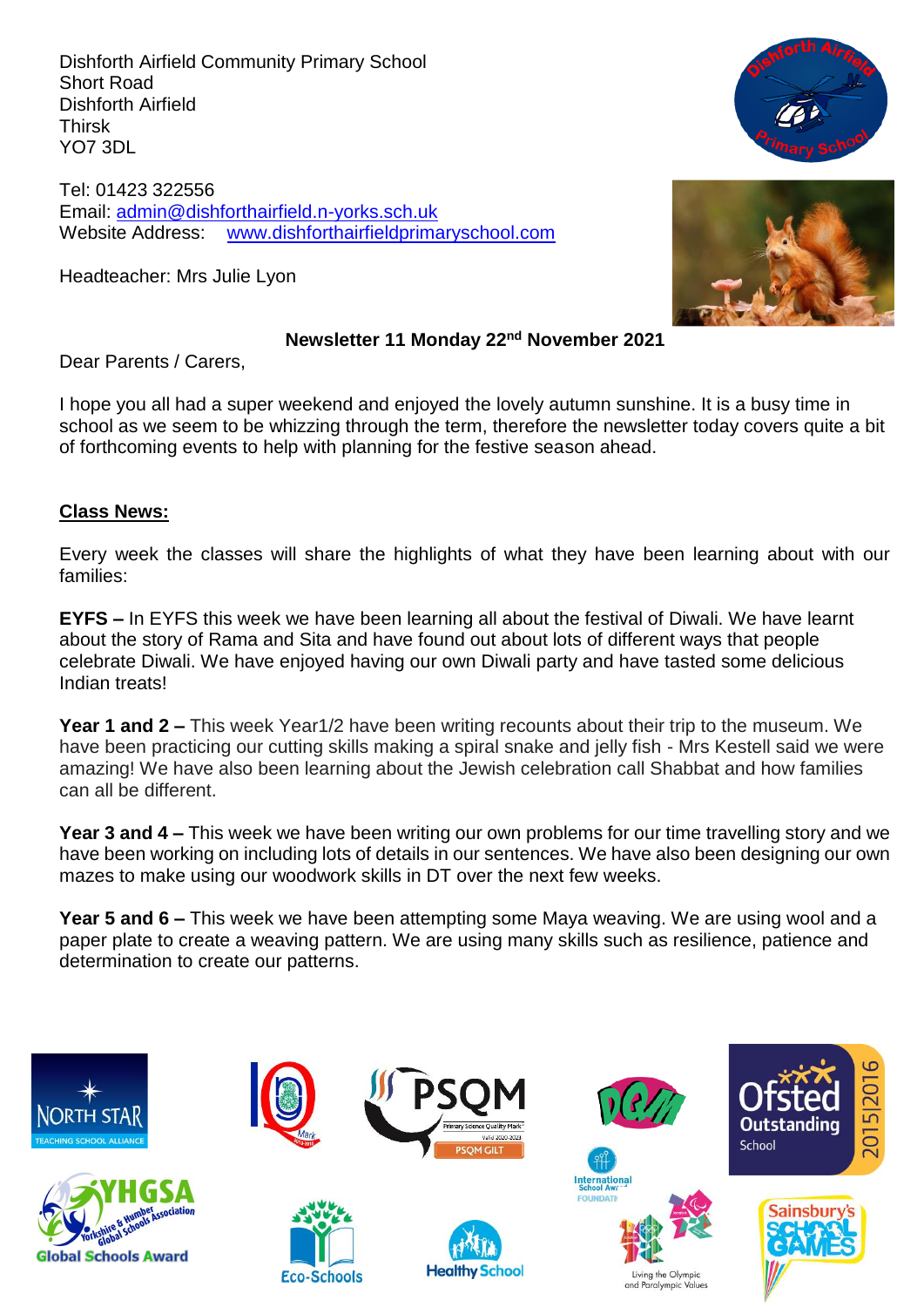#### **School Dinners November**

The price for dinner is £2.75 per meal (£13.75 per week). The cost for the month of November is £60.50. Please ensure your Parent Pay account is up to date.

### **Promotional School Dinners**

**Ashes Cricket Meal – Wednesday 1st December**

Chicken and Vegetable Pie Or Macaroni Cheese **With** Creamy mashed potato and a medley of vegetables

Fruit Flapjack

# **Emergency Procedure for School Closure – weather related / loss of utilities**

It is rare, (although not as rare as I would have liked back in January this year!) however there are occasions where it has been necessary to close schools because of inclement weather, no electricity or because of lack of heating, so I would like to bring to your attention the procedures I will follow if this event occurs now that we are heading towards winter:

- A notice will be posted on the school Facebook page
- An email will be sent to all families
- County Hall will be informed.

Hopefully, this will not happen this winter but I feel it is better to be prepared.

**Please always assume school is open unless you hear via any of the above methods. Please do not phone the school to ask if we are open as we may need to keep the line clear in order to contact staff. Please check on the school Facebook page and check emails. Learning would be sent home via the class email system.**

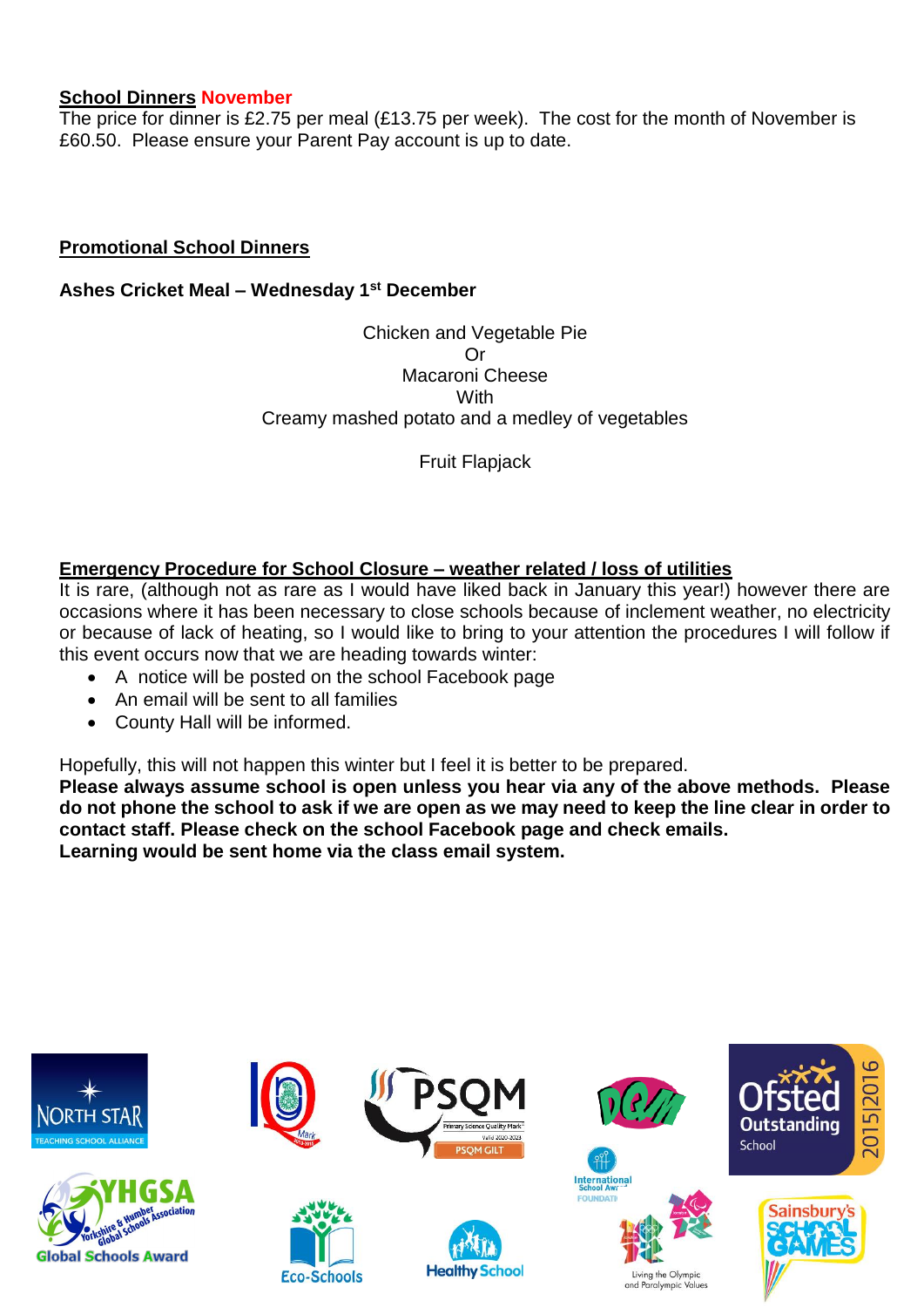# **Applying for a School Place for September 2022 – Moving from Nursery to Reception**

If your child was born between 1 September 2017 and 31 August 2018 they are due to start school in 2021-22. Th[e primary school application](https://www.northyorks.gov.uk/applying-place-primary-school) round is now open and **the deadline to apply is 15th January 2022**.

### **Makaton sign of the week**

We have a growing number of children in school who are using Makaton to support their communication. During assemblies, we are continuing on developing some basic signs.

This week's sign is the letter Z.

Here is a link to the Makaton site. https://wetalkmakaton.org/



# **Flu Immunisation**

Please see the letter attached to this document for information regarding catch-up clinics for school age children who have missed the flu immunisation.

# **Advance Notice – Wednesday 26th January**

Due to the rearrangement of whole staff health and safety training, there will be no after school childcare club on Wednesday 26<sup>th</sup> January 2022. Apologies for any inconvenience this may cause, however due to the nature of the training it is important that every member of staff is up to date in this area and I do not anticipate any further disruption to the After School Childcare Club in the academic year.

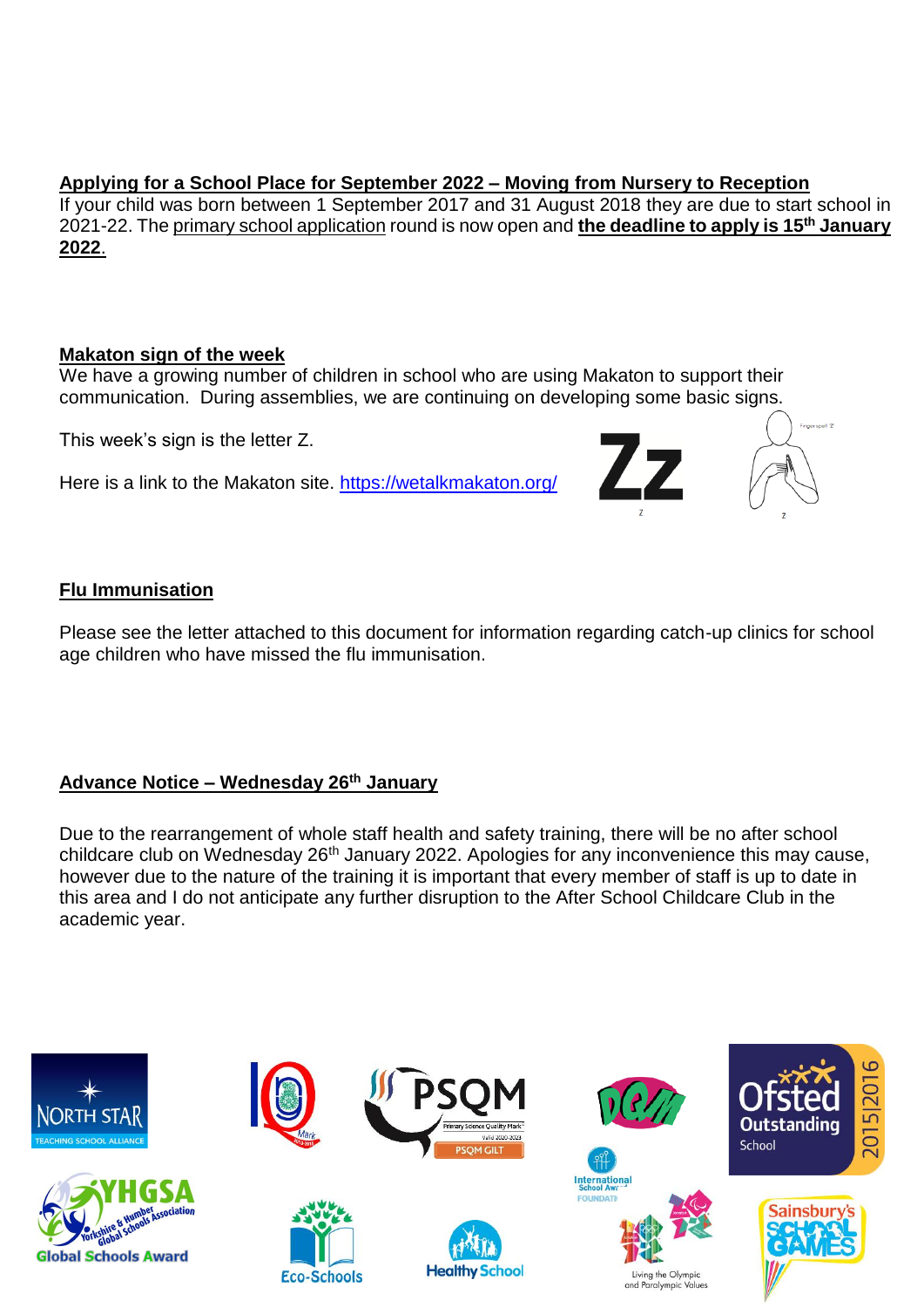

# **Christmas Events 2021**

We have much to look forward to as we head towards the festive season and I would like to share with you what we have planned so far. Please be mindful that as guidance can, and no doubt will change relating to Covid that the following plans may need to be tweaked.

#### **Nativity Plays**

There are two Nativity plays this year, one by EYFS called 'The Sleepy Shepherd' and Year 1 and 2 are presenting the Nativity through the story of 'Hey Ewe!'.

EYFS Nativity is on Wednesday 8<sup>th</sup> December at 10am

Year 1 and 2 Nativity is on Thursday 9<sup>th</sup> December at 2pm

There will be no filming or photographing of children allowed by parents during the performances.



#### **Christmas Jumper Day**

On Friday 10<sup>th</sup> December, we are taking part in Christmas Jumper Day for Save the Children. For a £1 donation to the charity, children can come to school in a Christmas jumper – this can be a decorated jumper or a bought one.

#### **Christmas Cards**

Children can bring their Christmas cards into school for special Dishforth Airfield delivery! Please can children bring their cards into school on a Monday or Tuesday and then they will be delivered towards the end of the week.

Children can start bringing Christmas cards into school on Monday 29<sup>th</sup> November.

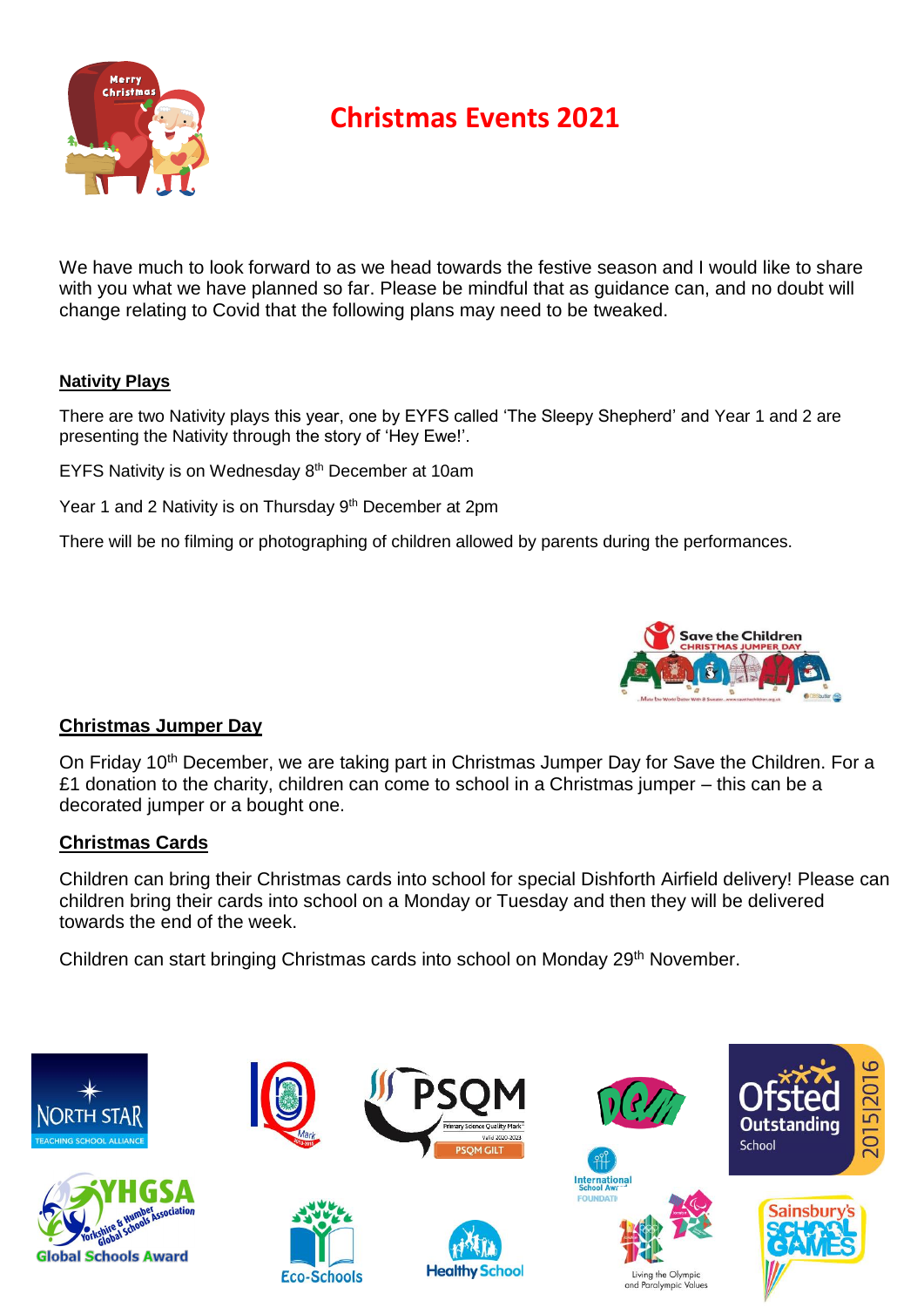## **School Christingle**

On Tuesday 14th December, every child in the school will make a Christingle and we will have our own outdoor Christingle Service towards the end of the afternoon on the school playground.



# **Christmas School Dinner – Wednesday 15 th December**

**School Dinner Special Events: Christmas Lunch – order in advance** 

We will be having Christmas lunch on Wednesday 15<sup>th</sup> December, this meal will need to be ordered in advance and the deadline is this Wednesday!

# **Christmas Party afternoon – Thursday 16 th December**

On Thursday 16<sup>th</sup> December, the children will have their Christmas Party in classes. Please can children come to school wearing their uniform and bring their party clothes in a named bag to change into after lunchtime. Thank you.

# **Break-up for Christmas – early closing – Friday 17 th December**

On Friday 17<sup>th</sup> December, school closes early for Christmas at 2.30pm.

# **Christmas Reading Challenge**

North Yorkshire Libraries have launched their annual Christmas Reading Challenge for children aged 4-11 years. If children can read four library books before Christmas, they will earn stickers, prizes, a certificate and a personalised bauble for a Christmas Tree. Please contact your local library for further details and join the challenge!

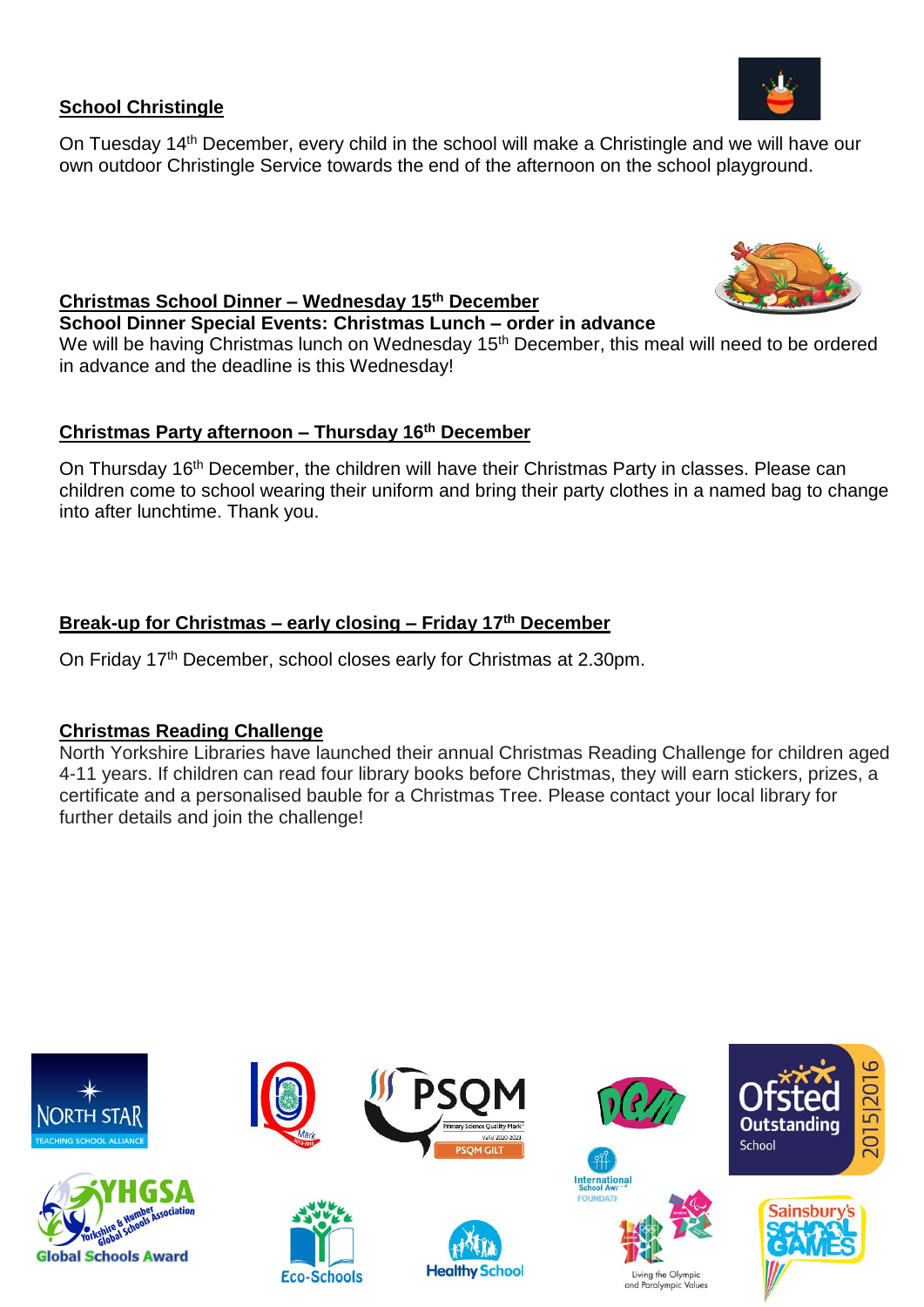# **AWARDS**

#### **Celebration Assembly**

On Friday, we have our Celebration Assembly. This week the following children were given our weekly awards;

#### **Celebration Cup**

The cup this week goes to someone who continues to set the highest example of hard work and their behaviour is exceptional.



This person is kind, caring and a lovely friend to many children. We are so pleased to have you as a member of our class and our school.

Congratulations and well done to …

Rose!



#### **Ribbons**

**EYFS** – In EYFS this week the ribbon goes to someone who has really been impressing us with his listening skills. He is remembering our class rules for speaking and listening and has been sharing some fantastic ideas. Well done Charlie!

**Year 1 / 2 –** This week the ribbon goes to someone who has had a smile on their face all week! They have been a helpful member of the class, sharing equipment, helping others and showing determination in their learning. Well done Junior!

**Year 3 / 4** – This week the ribbon goes to someone who has been working so hard on their writing. They have worked hard to include lots of fronted adverbials and they have used a range of adjectives and similes to paint a picture in the readers mind for their story. Well done to Gabriel!

**Year 5 / 6** – The ribbon this week goes to someone who has written a super explanation text. This person has been trying hard with their presentation and their handwriting is lovely. This person has used modal verbs and time adverbials to help their writing flow. Well done to Jack!

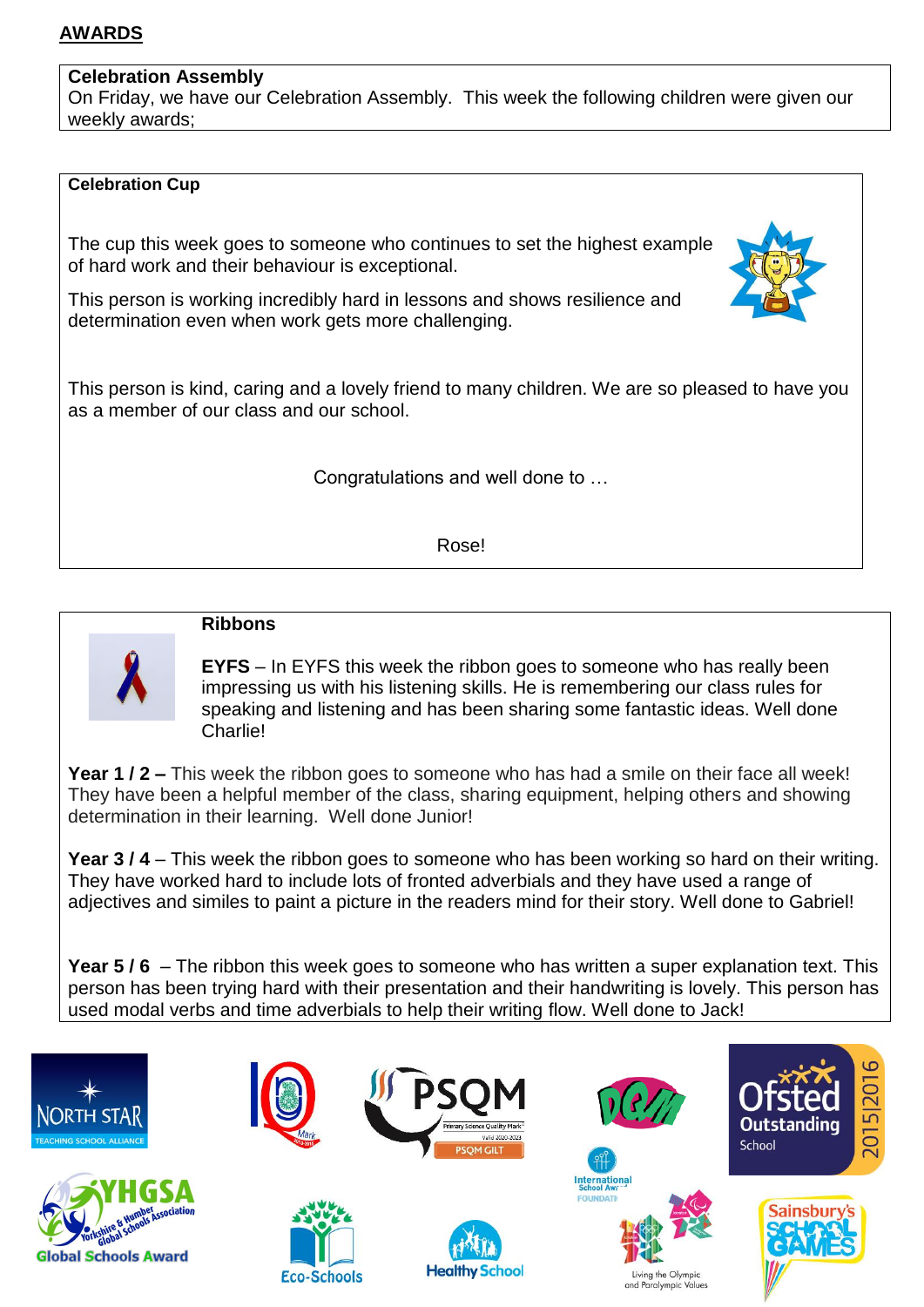#### **Values in Action**

This week our Values award goes to someone who has demonstrated the school values of compassion and respect because they are a great friend all of the time.



The Values Award goes to Madie B and she was nominated by Harry.

Well done, Madie!

# **Attendance**

Good attendance at school is key to your child's progress.

| Week Commencing 15th November 2021 |            |          |                 |  |  |  |
|------------------------------------|------------|----------|-----------------|--|--|--|
| <b>Reception</b>                   | Year $1/2$ | Year 3/4 | <b>Year 5/6</b> |  |  |  |
| 89%                                | 88%        | 94%      | 97%             |  |  |  |

Kind regards,

Mrs Julie Lyon Head Teacher